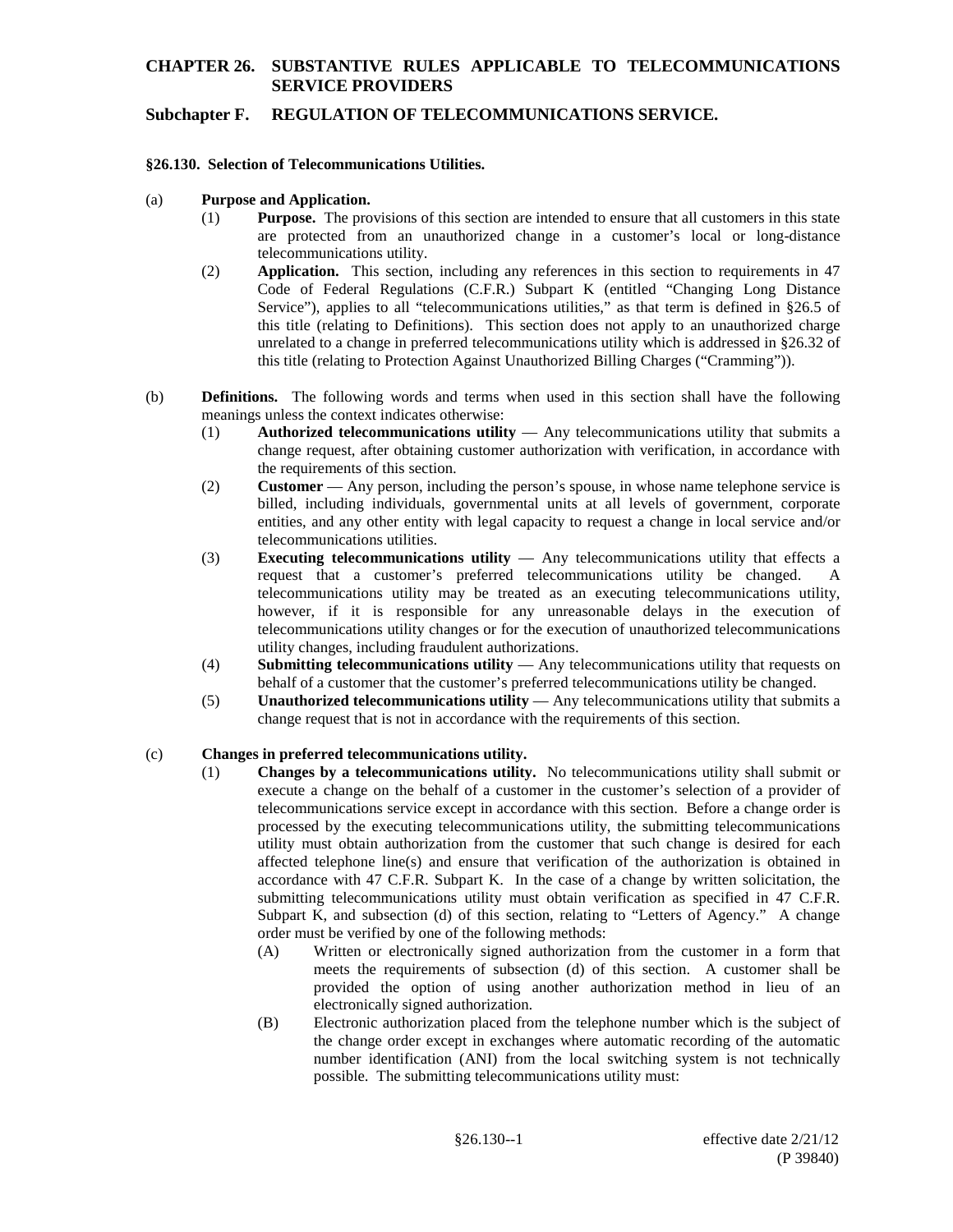## **Subchapter F. REGULATION OF TELECOMMUNICATIONS SERVICE.**

- (i) ensure that the electronic authorization confirms the information described in subsection (d)(3) of this section; and
- (ii) establish one or more toll-free telephone numbers exclusively for the purpose of verifying the change so that a customer calling toll-free number(s) will reach a voice response unit or similar mechanism that records the required information regarding the change and automatically records the ANI from the local switching system.
- (C) Oral authorization by the customer for the change that meets the following requirements:
	- (i) The customer's authorization shall be given to an appropriately qualified and independent third party that obtains appropriate verification data including at a minimum, but not limited to, the customer's month and year of birth, the customer's month and day of birth, mother's maiden name, or the last four digits of the customer's social security number. A corporation or partnership may provide its federal Employer Identification Number, or last six digits thereof, and the name and job title of the authorized representative for the corporation or partnership to satisfy this subparagraph.
	- (ii) The customer's authorization and the customer's verification of authorization shall be electronically recorded in their entirety on audio tape, a wave sound file, or other recording device that is compatible with the commission's equipment.
	- (iii) The recordings shall be dated and include clear and conspicuous confirmation that the customer authorized the change in telephone service provider.
	- (iv) The third party verification shall elicit, at a minimum, the identity of the customer, confirmation that the person on the call is authorized to make the change in service, the name(s) of the telecommunications utilities affected by the change (not including the name of the displaced carrier), the telephone number(s) to be switched, and the type of service involved. The third party verifier shall not market or advertise the telecommunications utility's services by providing additional information, including information regarding preferred carrier freeze procedures.
	- (v) The third party verification shall be conducted in the same language used in the sales transaction.
	- (vi) Automated systems shall provide customers the option of speaking with a live person at any time during the call.
	- (vii) A telecommunications utility or its sales representative initiating a threeway call or a call through an automated verification system shall drop off the call once a three-way connection with the third party verifier has been established unless:
		- (I) the telecommunications utility files sworn written certification with the commission that the sales representative is unable to drop off the sales call after initiating a third party verification. Such certification should provide sufficient information as to the reason(s) for the inability of the sales agent to drop off the line after the third party verification is initiated. The carrier shall be exempt from this requirement for a period of two years from the date the certification was filed with the commission;
		- (II) telecommunications utilities that wish to extend their exemption from this clause must, before the end of the two-year period, and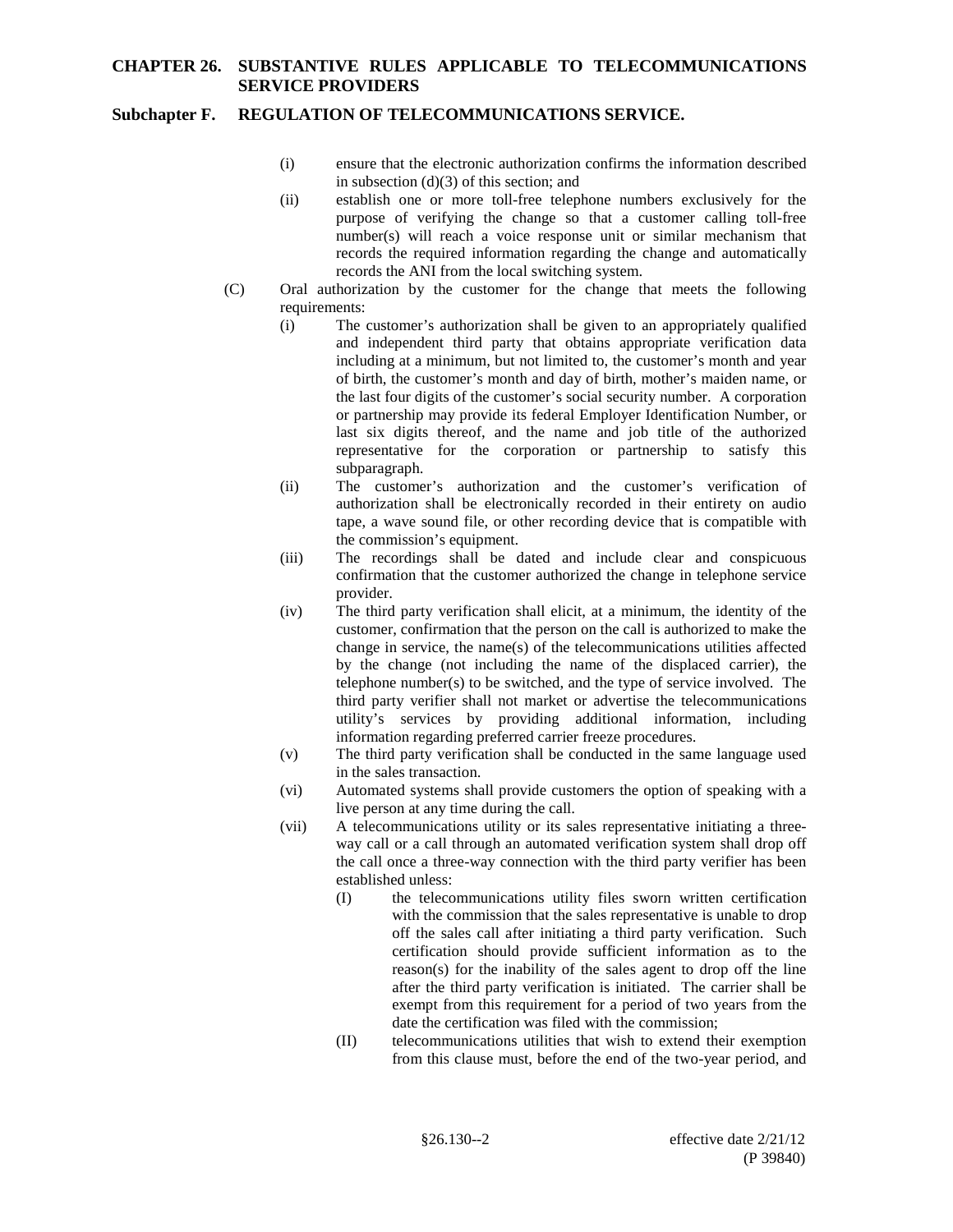## **Subchapter F. REGULATION OF TELECOMMUNICATIONS SERVICE.**

every two years thereafter, recertify to the commission the utility's continued inability to comply with this clause.

- (viii) The third party verification shall immediately terminate if the sales agent of a telecommunications utility that has filed a sworn written certification in accordance with clause (vii) of this subparagraph responds to a customer inquiry or speaks after third party verification has begun.
- (ix) The independent third party shall:
	- (I) not be owned, managed, directed or controlled by the telecommunications utility or the telecommunications utility's marketing agent;
	- (II) not have financial incentive to confirm change orders; and
	- (III) operate in a location physically separate from the telecommunications utility and the telecommunications utility's marketing agent.
- (2) **Changes by customer request directly to the local exchange company.** If a customer requests a change in the customer's current preferred telecommunications utility by contacting the local exchange company directly, and that local exchange company is not the chosen carrier or affiliate of the chosen carrier, the verification requirements in paragraph (1) of this subsection do not apply. The customer's current local exchange company shall maintain a record of the customer's request for 24 months.
- (d) **Letters of Agency (LOA).** A written or electronically signed authorization from a customer for a change of telecommunications utility shall use a letter of agency (LOA) as specified in this subsection:
	- (1) The LOA shall be a separate or easily separable document or located on a separate screen or webpage containing only the authorization and verification language described in paragraph (3) of this subsection for the sole purpose of authorizing the telecommunications utility to initiate a telecommunications utility change. The LOA must be fully completed, signed and dated by the customer requesting the telecommunications utility change. An LOA submitted with an electronically signed authorization shall include the consumer disclosures required by the *Electronic Signatures in Global and National Commerce Act* §101(c).
	- (2) The LOA shall not be combined with inducements of any kind on the same document, screen, or webpage except that the LOA may be combined with a check as specified in subparagraphs (A) and (B) of this paragraph:
		- (A) An LOA combined with a check may contain only the language set out in paragraph (3) of this subsection, and the necessary information to make the check a negotiable instrument.
		- (B) A check combined with an LOA shall not contain any promotional language or material but shall contain on the front and back of the check in easily readable, bold-faced type near the signature line, a notice similar in content to the following: "By signing this check, I am authorizing (name of the telecommunications utility) to be my new telephone service provider for (the type of service that will be provided)."
	- (3) LOA language.
		- (A) At a minimum, the LOA shall be clearly legible, printed in a text not smaller than 12-point type, and shall contain clear and unambiguous language that includes and confirms:
			- (i) the customer's billing name and address and each telephone number to be covered by the preferred telecommunications utility change order;
			- (ii) the decision to change preferred carrier from the current telecommunications utility to the new telecommunications utility;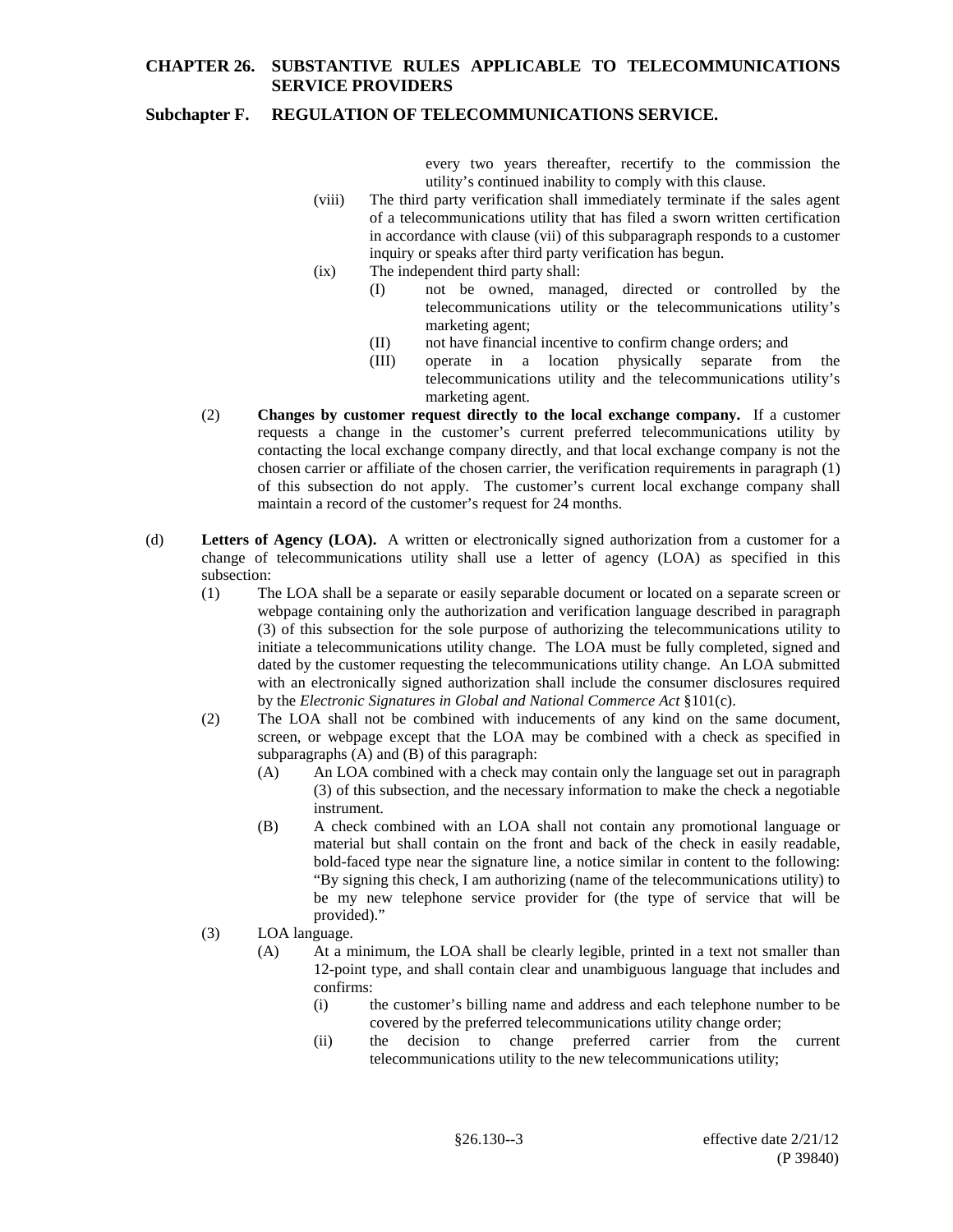### **Subchapter F. REGULATION OF TELECOMMUNICATIONS SERVICE.**

- (iii) that the customer designates (insert name of the new telecommunications utility) to act as the customer's agent for the preferred carrier change;
- (iv) that the customer understands that only one preferred telecommunications utility may be designated for each type of service (local, intraLATA, and interLATA) for each telephone number. The LOA shall contain separate statements regarding those choices, although a separate LOA for each service is not required;
- (v) that the customer understands that any preferred carrier selection the customer chooses may involve a one-time charge to the customer for changing the customer's preferred telecommunications utility and that the customer may consult with the carrier as to whether a fee applies to the change; and
- (vi) appropriate verification data, including at a minimum, but not limited to, the customer's month and year of birth, the customer's month and day of birth, mother's maiden name, or the last four digits of the customer's social security number. A corporation or partnership may provide a federal Employer Identification Number, or last six digits thereof, and the name and job title of the authorized representative of the corporation or partnership to satisfy the requirements of this subparagraph.
- (B) Any telecommunications utility designated in a LOA as the customer's preferred and authorized telecommunications utility shall be the carrier directly setting rates for the customer.
- (C) The following LOA form meets the requirements of this subsection. Other versions may be used, but shall comply with all of the requirements of this subsection.

| Customer billing name:                                                              |  |
|-------------------------------------------------------------------------------------|--|
| Customer billing address:                                                           |  |
| Customer street address:                                                            |  |
| City, state, zip code:                                                              |  |
| Customer's month and year of birth, the customer's month and day of birth, mother's |  |

If applicable, name of individual legally authorized to act for customer:

\_\_\_\_\_\_\_\_\_\_\_\_\_\_\_\_\_\_\_\_\_\_\_\_\_\_\_\_\_\_\_\_\_\_\_\_\_\_\_\_\_\_\_\_\_\_\_\_\_\_\_\_\_\_\_\_\_\_\_\_\_\_\_

\_\_\_\_\_\_\_\_\_\_\_\_\_\_\_\_\_\_\_\_\_\_\_\_\_

\_\_\_\_\_\_\_\_\_\_\_\_\_\_\_\_\_\_\_\_\_\_\_\_\_\_\_\_\_\_\_\_\_\_\_\_\_\_\_\_\_\_\_\_\_\_\_\_\_\_\_\_\_\_\_\_\_\_\_\_\_\_\_ Relationship to customer: Telephone number of individual authorized to act for customer:

\_\_\_\_\_\_\_\_\_\_\_\_\_\_\_\_\_\_\_\_\_\_\_\_\_\_\_\_\_\_\_\_\_\_\_\_\_\_\_\_\_\_\_\_\_\_\_\_\_\_\_\_\_\_\_\_\_\_\_\_\_\_\_ Only one telephone company may be designated as my preferred carrier for each type of service for each telephone number.

maiden name, or the last four digits of the customer's social security number:

\_\_\_\_\_\_ By initialing here and signing below, I am authorizing (insert name of new telecommunications utility) to become my new telephone service provider for **local** telephone service. I authorize (insert name of new telecommunications utility) to act as my agent to make this change happen, and direct my (current telecommunications utility) to work with the new provider to make the change.

By initialing here and signing below, I am authorizing (insert name of new telecommunications utility) to become my new telephone service provider in place of my (current telecommunications utility) for **local toll** telephone service. I authorize (insert name of new telecommunications utility) to act as my agent to make this change happen,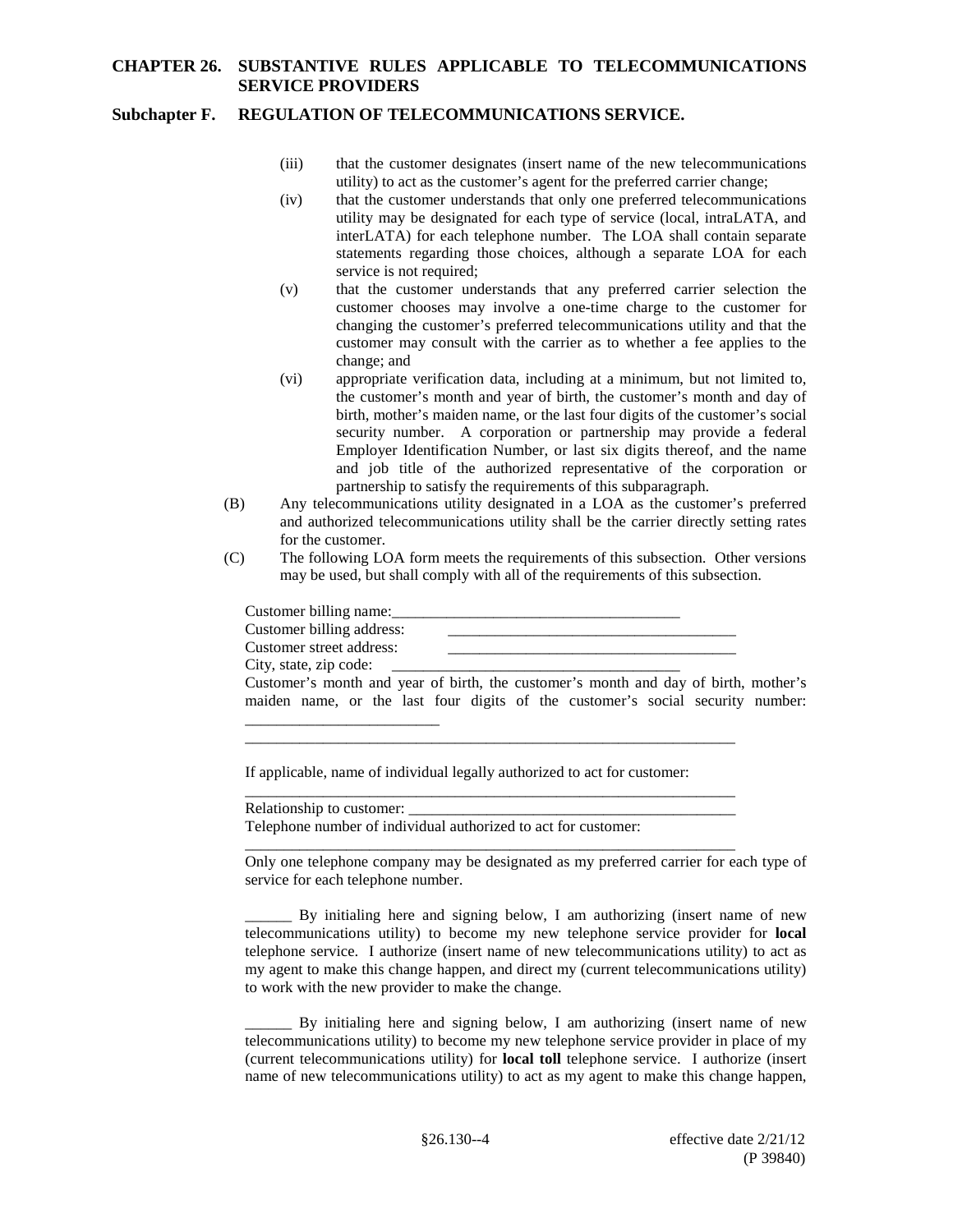### **Subchapter F. REGULATION OF TELECOMMUNICATIONS SERVICE.**

and direct my (current telecommunications utility) to work with the new provider to make the change.

\_\_\_\_\_\_ By initialing here and signing below, I am authorizing (insert name of new telecommunications utility) to become my new telephone service provider in place of my (current telecommunications utility) for **long distance** telephone service. I authorize (insert name of new telecommunications utility) to act as my agent to make this change happen, and direct my (current telecommunications utility) to work with the new provider to make the change.

I understand that I may be required to pay a one-time charge to switch providers and may consult with the carrier as to whether the charge will apply. If I later wish to return to my current telephone company, I may be required to pay a reconnection charge. I also understand that my new telephone company may have different calling areas, rates, and charges than my current telephone company, and I am willing to be billed accordingly.

Telephone number(s) to be changed:

Initial here \_\_\_\_\_\_\_ if you are listing additional telephone numbers to be changed.

**I have read and understand this Letter of Agency. I am at least eighteen years of age and legally authorized to change telephone companies for services to the telephone number(s) listed above**.

Signed: Date

- (4) The LOA shall not require or suggest that a customer take some action in order to retain the customer's current telecommunications utility.
- (5) If any portion of an LOA is translated into another language, then all portions of the LOA must be translated into that language. Every LOA must be translated into the same language as promotional materials, oral descriptions or instructions provided with the LOA.
- (6) The submitting telecommunications utility shall submit a change order on behalf of a customer within 60 days after obtaining a written or electronically signed LOA from the customer except LOAs relating to multi-line and/or multi-location business customers that have entered into negotiated agreements with a telecommunications utility to add presubscribed lines to their business locations during the course of a term agreement shall be valid for the period specified in the term agreement.

#### (e) **Notification of alleged unauthorized change.**

- (1) When a customer informs an executing telecommunications utility of an alleged unauthorized telecommunications utility change, the executing telecommunications utility shall immediately notify both the authorized and alleged unauthorized telecommunications utility of the incident.
- (2) Any telecommunications utility, executing, authorized, or alleged unauthorized, that is informed of an alleged unauthorized telecommunications utility change shall direct the customer to contact the Public Utility Commission of Texas for resolution of the complaint.
- (3) The alleged unauthorized telecommunications utility shall remove all unpaid charges pending a determination of whether an unauthorized change occurred.
- (4) The alleged unauthorized telecommunications utility may challenge a complainant's allegation of an unauthorized change by notifying the complainant in writing to file a complaint with the Public Utility Commission of Texas within 30 days after the customer's assertion of an unauthorized switch to the alleged unauthorized telecommunications utility.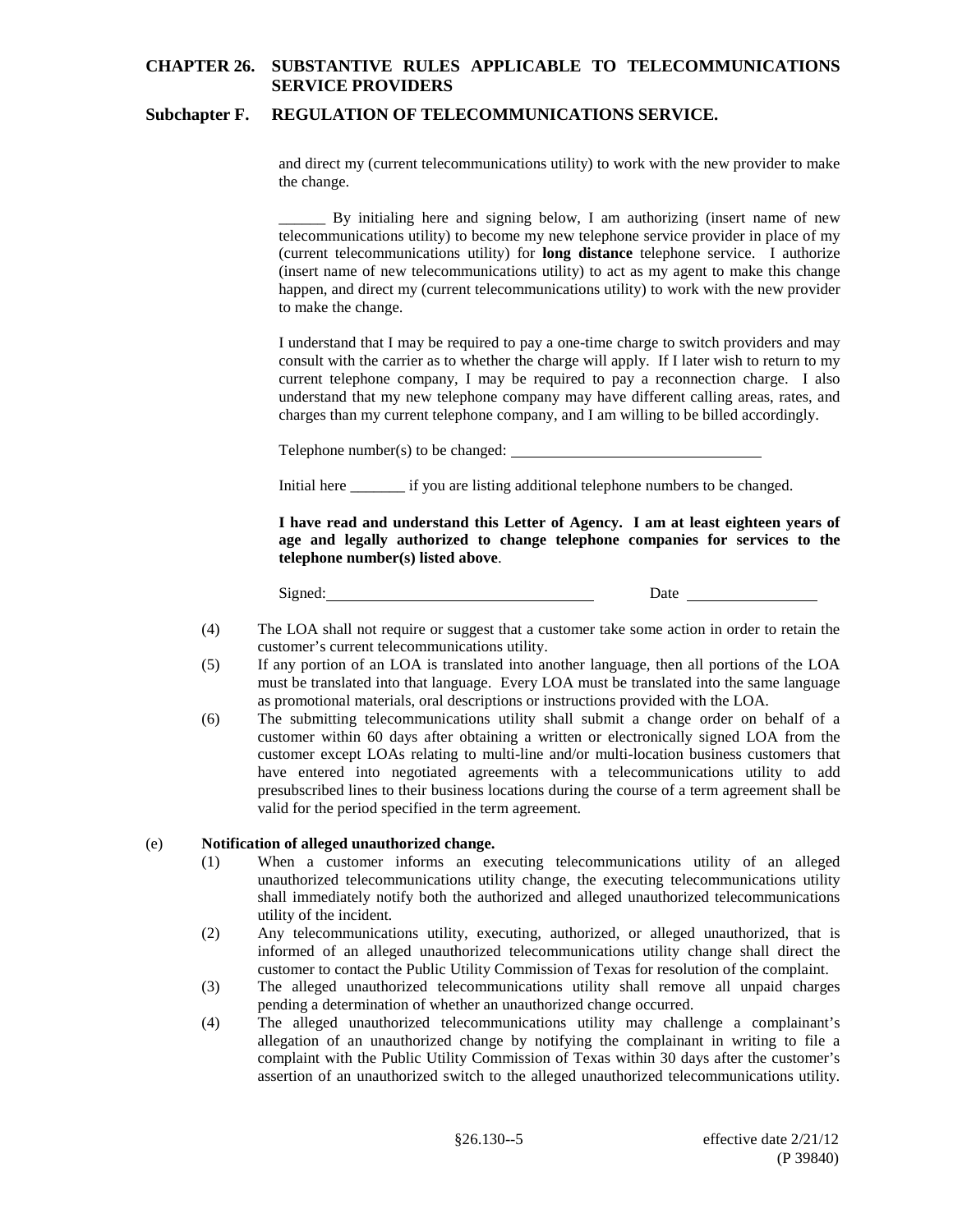### **Subchapter F. REGULATION OF TELECOMMUNICATIONS SERVICE.**

If the complainant does not file a complaint within 30 days, the unpaid charges may be reinstated.

- (5) The alleged unauthorized telecommunications utility shall take all actions within its control to facilitate the customer's prompt return to the original telecommunications utility within three business days of the customer's request.
- (6) The alleged unauthorized telecommunications utility shall also be liable to the customer for any charges assessed to change the customer from the authorized telecommunications utility to the alleged unauthorized telecommunications utility in addition to charges assessed for returning the customer to the authorized telecommunications utility.

#### (f) **Unauthorized changes.**

- (1) **Responsibilities of the telecommunications utility that initiated the change.** If a customer's telecommunications utility is changed without verification consistent with this section, the telecommunications utility that initiated the unauthorized change shall:
	- (A) take all actions within its control to facilitate the customer's prompt return to the original telecommunications utility within three business days of the customer's request;
	- (B) pay all charges associated with returning the customer to the original telecommunications utility within five business days of the customer's request;
	- (C) provide all billing records to the original telecommunications utility related to the unauthorized change of services within ten business days of the customer's request;
	- (D) pay, within 30 business days of the customer's request, the original telecommunications utility any amount paid to it by the customer that would have been paid to the original telecommunications utility if the unauthorized change had not occurred;
	- (E) return to the customer within 30 business days of the customer's request:
		- (i) any amount paid by the customer for charges incurred during the first 30 days after the date of an unauthorized change; and
		- (ii) any amount paid by the customer after the first 30 days in excess of the charges that would have been charged if the unauthorized change had not occurred;
	- (F) remove all unpaid charges; and
	- (G) pay the original telecommunications utility for any billing and collection expenses incurred in collecting charges from the unauthorized telecommunications utility.
- (2) **Responsibilities of the original telecommunications utility**. The original telecommunications utility shall:
	- (A) inform the telecommunications utility that initiated the unauthorized change of the amount that would have been charged for identical services if the unauthorized change had not occurred, within ten business days of the receipt of the billing records required under paragraph (1)(C) of this subsection;
	- (B) where possible, provide to the customer all benefits associated with the service*,* such as frequent flyer miles that would have been awarded had the unauthorized change not occurred, on receiving payment for service provided during the unauthorized change;
	- (C) maintain a record of customers that experienced an unauthorized change in telecommunications utilities that contains:
		- (i) the name of the telecommunications utility that initiated the unauthorized change;
		- (ii) the telephone number(s) affected by the unauthorized change;
		- (iii) the date the customer asked the telecommunications utility that made the unauthorized change to return the customer to the original telecommunications utility; and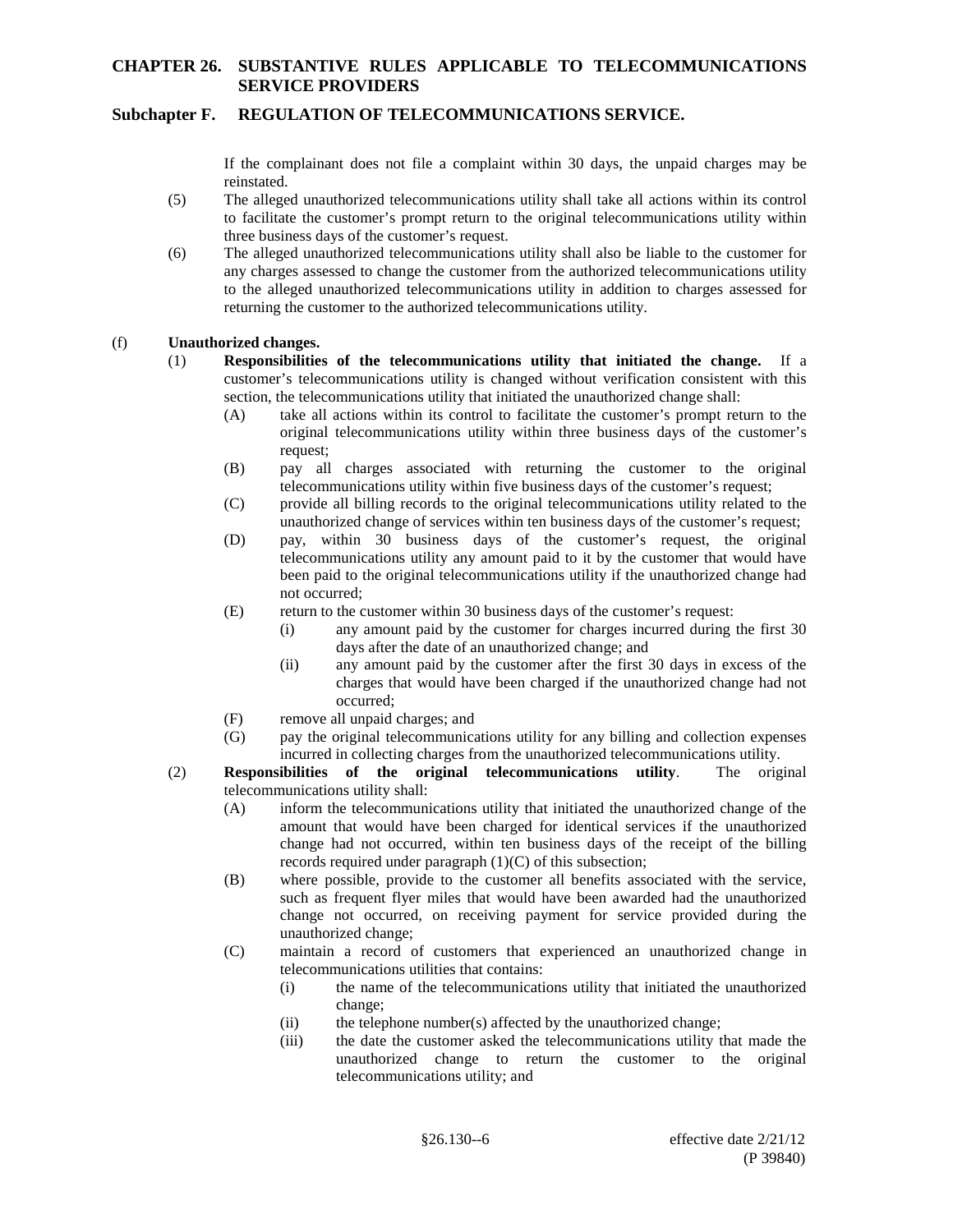## **Subchapter F. REGULATION OF TELECOMMUNICATIONS SERVICE.**

- (iv) the date the customer was returned to the original telecommunications utility; and
- (D) not bill the customer for any charges incurred during the first 30 days after the unauthorized change, but may bill the customer for unpaid charges incurred after the first 30 days based on what it would have charged if the unauthorized change had not occurred.

#### (g) **Notice of customer rights.**

- (1) Each telecommunications utility shall make available to its customers the notice set out in paragraph (3) of this subsection.
- (2) Each notice provided under paragraph (5)(A) of this subsection shall contain the name, address and telephone numbers where a customer can contact the telecommunications utility.
- (3) **Customer notice.** The notice shall state:

#### **Selecting a Telephone Company -- Your Rights as a Customer**

Telephone companies are prohibited by law from switching you from one telephone service provider to another without your permission, a practice commonly known as "slamming."

If you are slammed, Texas law requires the telephone company that slammed you to do the following:

- 1. Pay, within five business days of your request, all charges associated with returning you to your original telephone company.
- 2. Provide all billing records to your original telephone company within ten business days of your request.
- 3. Pay, within 30 days, your original telephone company the amount you would have paid if you had not been slammed.
- 4. Refund to you within 30 business days any amount you paid for charges during the first 30 days after the slam and any amount more than what you would have paid your original telephone company for charges after the first 30 days following the slam.

Your original telephone company is required to provide you with all the benefits, such as frequent flyer miles, you would have normally received for your telephone use during the period in which you were slammed.

If you have been slammed, you can change your service immediately back to your original provider by calling your authorized telecommunications provider (your original provider) and advising the company that you have been switched from its service without appropriate authorization. You should also report the slam by writing or calling the Public Utility Commission of Texas, P.O. Box 13326, Austin, Texas 78711-3326, (512) 936-7120 or in Texas (toll-free) 1 (888) 782-8477, fax: (512) 936-7003, e-mail address: customer@puc.state.tx.us. Hearing and speech-impaired individuals with text telephones (TTY) may contact the commission at (512) 936-7136.

You can prevent slamming by requesting a preferred telephone company freeze from your current service provider. With a freeze in place, you must give formal consent to "lift" the freeze before your phone service can be changed. A freeze may apply to local toll service, long distance service, or both. The Public Utility Commission of Texas can give you more information about freezes and your rights as a customer.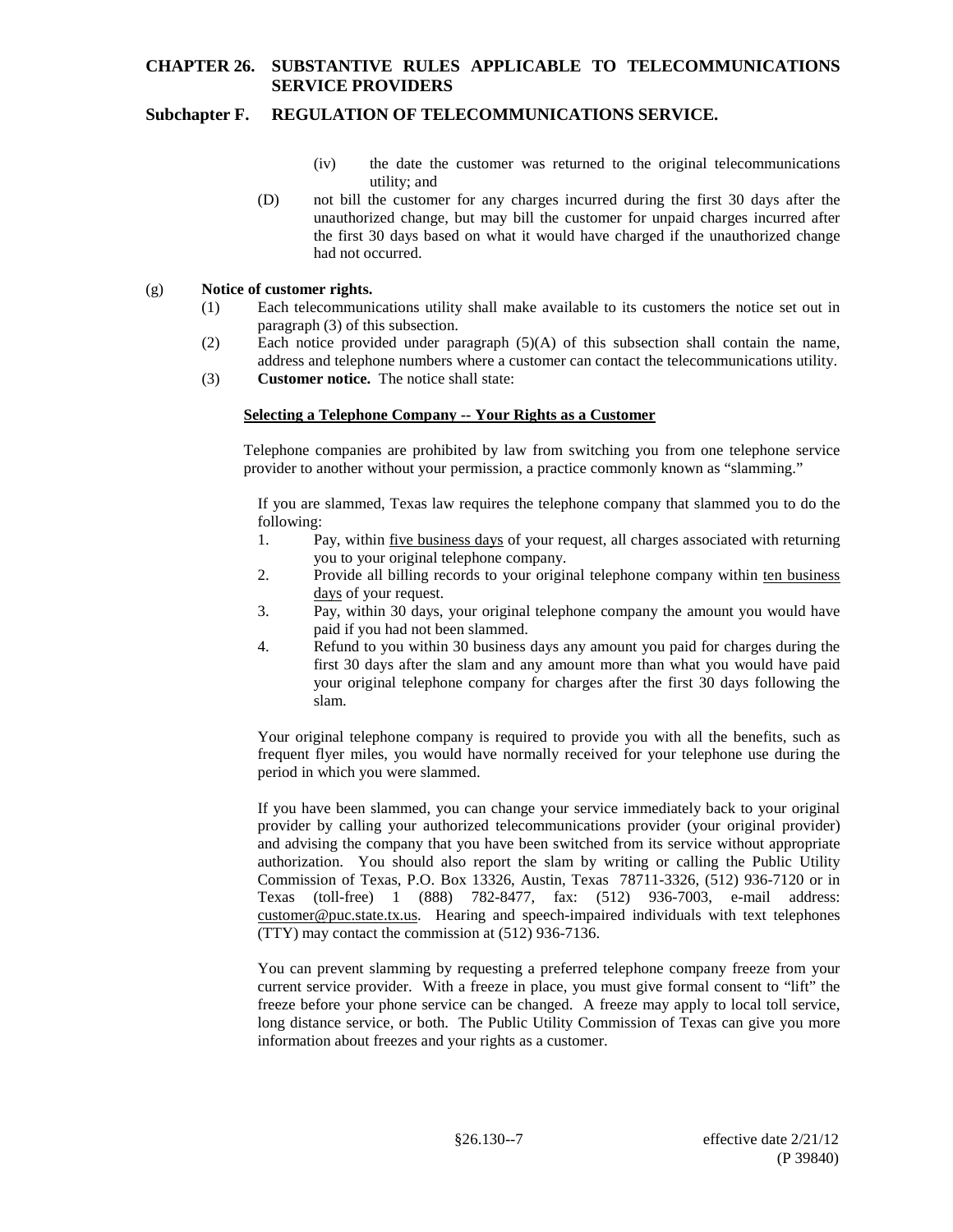## **Subchapter F. REGULATION OF TELECOMMUNICATIONS SERVICE.**

(4) The customer notice requirements in paragraph (3) of this subsection may be combined with the notice requirements of  $\S 26.32(g)(1)$  and (2) of this title (relating to Protection Against Unauthorized Billing Charges ("Cramming")) if all of the information required by each is in the combined notice.

### (5) **Language, distribution and timing of notice**.

- (A) Telecommunications utilities shall send the notice to new customers at the time service is initiated, and upon customer request.
- (B) Each telecommunications utility shall print the notice in the white pages of its telephone directories, beginning with any directories published 30 days after the effective date of this section and thereafter. The notice that appears in the directory is not required to list the information contained in paragraph (2) of this subsection.
- (C) The notice shall be in both English and Spanish as necessary to adequately inform the customer. The commission may exempt a telecommunications utility from the Spanish requirement if the telecommunications utility shows that 10% or fewer of its customers are exclusively Spanish-speaking, and that the telecommunications utility will notify all customers through a statement in both English and Spanish that the information is available in Spanish by mail from the telecommunications utility or at the utility's offices.

### (h) **Compliance and enforcement.**

## (1) **Records of customer verifications and unauthorized changes.**

- (A) The submitting telecommunications utility must maintain records of all change orders, including verifications of customer authorizations, for a period of 24 months and shall provide such records to the customer, if the customer challenges the change.
- (B) A telecommunications utility shall provide a copy of records maintained under the requirements of subsections (c), (d), and  $(f)(2)(C)$  of this section to the commission staff on or before the 21st calendar day of staff's request.
- (C) The proof of authorization and verification of authorization as required from the alleged unauthorized telecommunications utility pursuant to subparagraph (B) of this paragraph and paragraph (2)(A) of subsection (l) must establish a valid authorized telecommunications utility change as defined by subsections (c) and (d) of this section. Failure by the alleged unauthorized telecommunications utility to timely submit a response that addresses the complainant's assertions, relating to an unauthorized change, within the time specified in subparagraph (B) of this paragraph or paragraph (2) of subsection (l) establishes a violation of this section.
- (2) **Administrative penalties.** If the commission finds that a telecommunications utility is in violation of this section, the commission shall order the utility to take corrective action as necessary, and the utility may be subject to administrative penalties pursuant to the Public Utility Regulatory Act (PURA) §15.023 and §15.024.
- (3) **Evidence.** Evidence supplied by the customer that meets the standards set out in Texas Government Code §2001.081, including, but not limited to, one or more affidavits from a customer challenging the change, is admissible in a proceeding to enforce the provisions of this section.
- (4) **Certificate revocation.** The commission may suspend, restrict, deny, or revoke the registration or certificate, including an amended certificate, of a telecommunications utility, thereby denying the telecommunications utility the right to provide service in this state, pursuant to the provisions of either PURA §17.052 or PURA §55.306.
- (5) **Coordination with the office of the attorney general.** The commission shall coordinate its enforcement efforts regarding the prosecution of fraudulent, unfair, misleading, deceptive, and anticompetitive business practices with the Office of the Attorney General in order to ensure consistent treatment of specific alleged violations.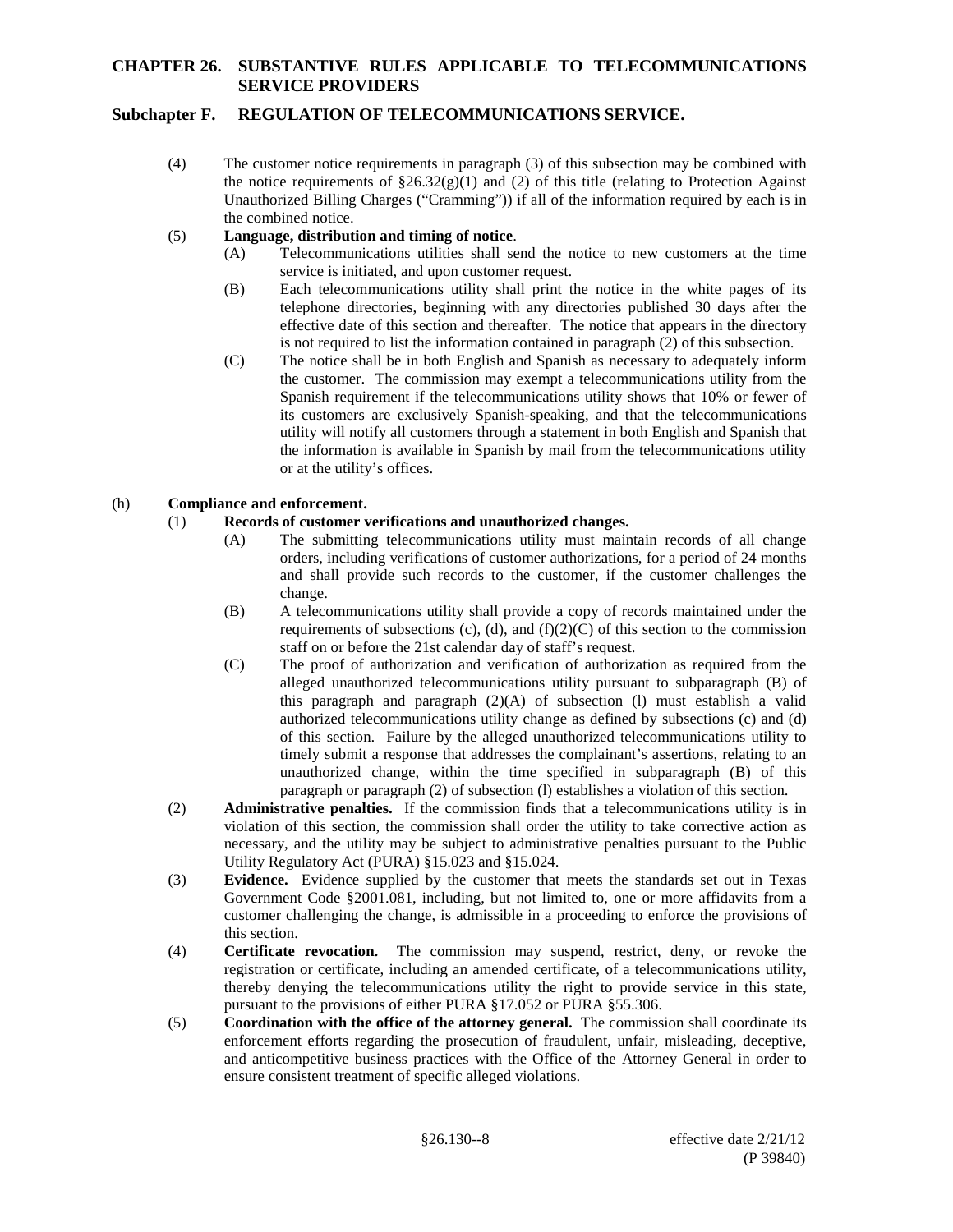# **Subchapter F. REGULATION OF TELECOMMUNICATIONS SERVICE.**

- (i) **Notice of identity of a customer's telecommunications utility.** Any bill for telecommunications services must contain the following information in easily-read, bold type in each bill sent to a customer. Where charges for multiple lines are included in a single bill, this information must appear on the first page of the bill if possible or displayed prominently elsewhere in the bill:
	- (1) The name and telephone number of the telecommunications utility providing local exchange service if the bill is for local exchange service.
	- (2) The name and telephone number of the primary interexchange carrier if the bill is for interexchange service.
	- (3) The name and telephone number of the local exchange and interexchange providers if the local exchange provider is billing for the interexchange carrier. The commission may, for good cause, waive this requirement in exchanges served by incumbent local exchange companies serving 31,000 access lines or less.
	- (4) A statement that customers who believe they have been slammed may contact the Public Utility Commission of Texas, P.O. Box 13326, Austin, Texas 78711-3326, (512) 936-7120 or in Texas (toll-free) 1 (888) 782-8477, fax: (512) 936-7003, e-mail address: customer@puc.state.tx.us. Hearing and speech-impaired individuals with text telephones (TTY) may contact the commission at (512) 936-7136. This statement may be combined with the statement requirements of  $\S26.32(g)(4)$  of this title if all of the information required by each is in the combined statement.

#### (j) **Preferred telecommunications utility freezes.**

- (1) **Purpose**. A preferred telecommunications utility freeze ("freeze") prevents a change in a customer's preferred telecommunications utility selection unless the customer gives consent to the local exchange company that implemented the freeze.
- (2) **Nondiscrimination.** All local exchange companies that offer freezes shall offer freezes on a nondiscriminatory basis to all customers regardless of the customer's telecommunications utility selection except for local telephone service.
- (3) **Type of service**. Customer information on freezes shall clearly distinguish between intraLATA and interLATA telecommunications services. The local exchange company offering a freeze shall obtain separate authorization for each service for which a freeze is requested.
- (4) **Freeze information**. All information provided by a telecommunications utility about freezes shall have the sole purpose of educating customers and providing information in a neutral way to allow the customer to make an informed decision, and shall not market or induce the customer to request a freeze. The freeze information provided to customers shall include:
	- (A) a clear, neutral explanation of what a freeze is and what services are subject to a freeze;
	- (B) instructions on lifting a freeze that make it clear that these steps are in addition to required verification for a change in preferred telecommunications utility;
	- (C) an explanation that the customer will be unable to make a change in telecommunications utility selection unless the customer lifts the freeze, including information describing the specific procedures by which the freeze may be lifted; and
	- (D) a statement that there is no charge to the customer to impose or lift a freeze.
- (5) **Freeze verification**. A local exchange company shall not implement a freeze unless the customer's request is verified using one of the following procedures:
	- (A) A written and signed or electronically signed authorization that meets the requirements of paragraph (6) of this subsection.
	- (B) An electronic authorization placed from the telephone number on which a freeze is to be imposed. The electronic authorization shall confirm appropriate verification data including, but not limited to, the customer's month and year of birth, the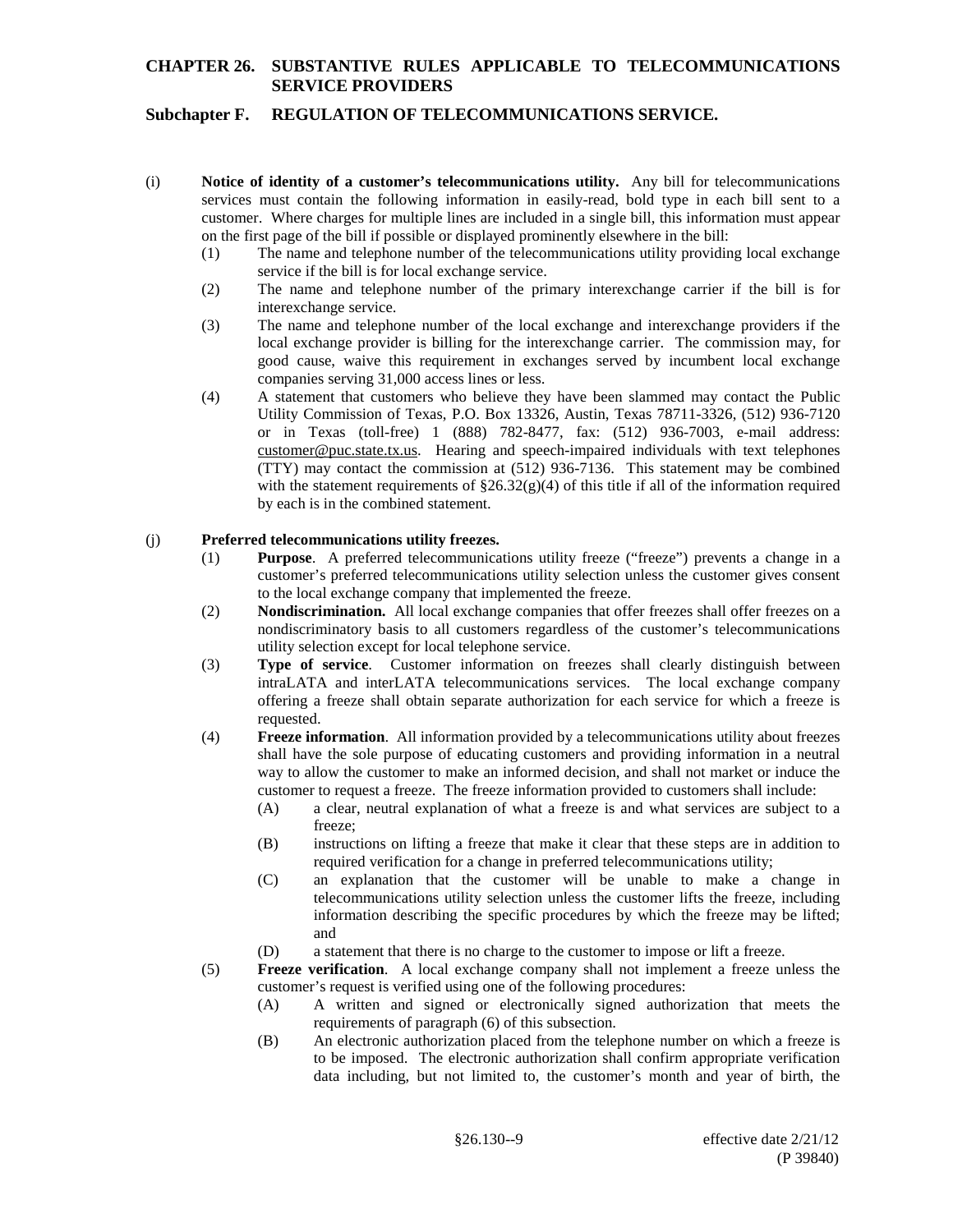## **Subchapter F. REGULATION OF TELECOMMUNICATIONS SERVICE.**

customer's month and day of birth, mother's maiden name, or the last four digits of the customer's social security number and the information required in paragraph (6)(G) of this subsection. A corporation or partnership may provide a federal Employer Identification Number, or last six digits thereof, and the name and job title of the authorized representative of the corporation or partnership to satisfy the requirements of this subparagraph. The local exchange company shall establish one or more toll-free telephone numbers exclusively for this purpose. Calls to the number(s) will connect the customer to a voice response unit or similar mechanism that records the information including the originating ANI.

- (C) An appropriately qualified independent third party obtains the customer's oral authorization to submit the freeze that includes and confirms appropriate verification data as required by subparagraph (B) of this paragraph. This shall include clear and conspicuous confirmation that the customer authorized a freeze. The independent third party shall:
	- (i) not be owned, managed, or directly controlled by the local exchange company or the local exchange company's marketing agent;
	- (ii) not have financial incentive to confirm freeze requests; and
	- (iii) operate in a location physically separate from the local exchange company and its marketing agent.
- (D) Any other method approved by Federal Communications Commission rule or order granting a waiver.
- (6) **Written authorization**. A written freeze authorization shall:
	- (A) be a separate or easily separable document with the sole purpose of imposing a freeze;
	- (B) be signed and dated by the customer;
	- (C) not be combined with inducements of any kind;
	- (D) be completely translated into another language if any portion is translated;
	- (E) be translated into the same language as any educational materials, oral descriptions, or instructions provided with the written freeze authorization;
	- (F) be printed with readable type of sufficient size to be clearly legible; and
	- (G) contain clear and unambiguous language that confirms:
		- (i) the customer's name, address, and telephone number(s) to be covered by the freeze;
		- (ii) the decision to impose a freeze on the telephone number(s) and the particular service with a separate statement for each service to be frozen;
		- (iii) that the customer understands that a change in telecommunications utility cannot be made unless the customer lifts the freeze; and
		- (iv) that the customer understands that there is no charge for imposing or lifting a freeze.
- (7) **Lifting freezes**. A local exchange company that executes a freeze request shall allow customers to lift a freeze by:
	- (A) written and signed or electronically signed authorization stating the customer's intent to lift a freeze;
	- (B) oral authorization stating an intent to lift a freeze confirmed by the local exchange company with appropriate confirmation verification data as indicated in paragraph (5)(B) of this subsection;
	- (C) a three-way conference call with the local exchange company, the telecommunications utility that will provide the service, and the customer with appropriate confirmation verification data from the customer as indicated in paragraph (5)(B) of this subsection; or
	- (D) any other method approved by Federal Communications Commission rule or order granting a waiver.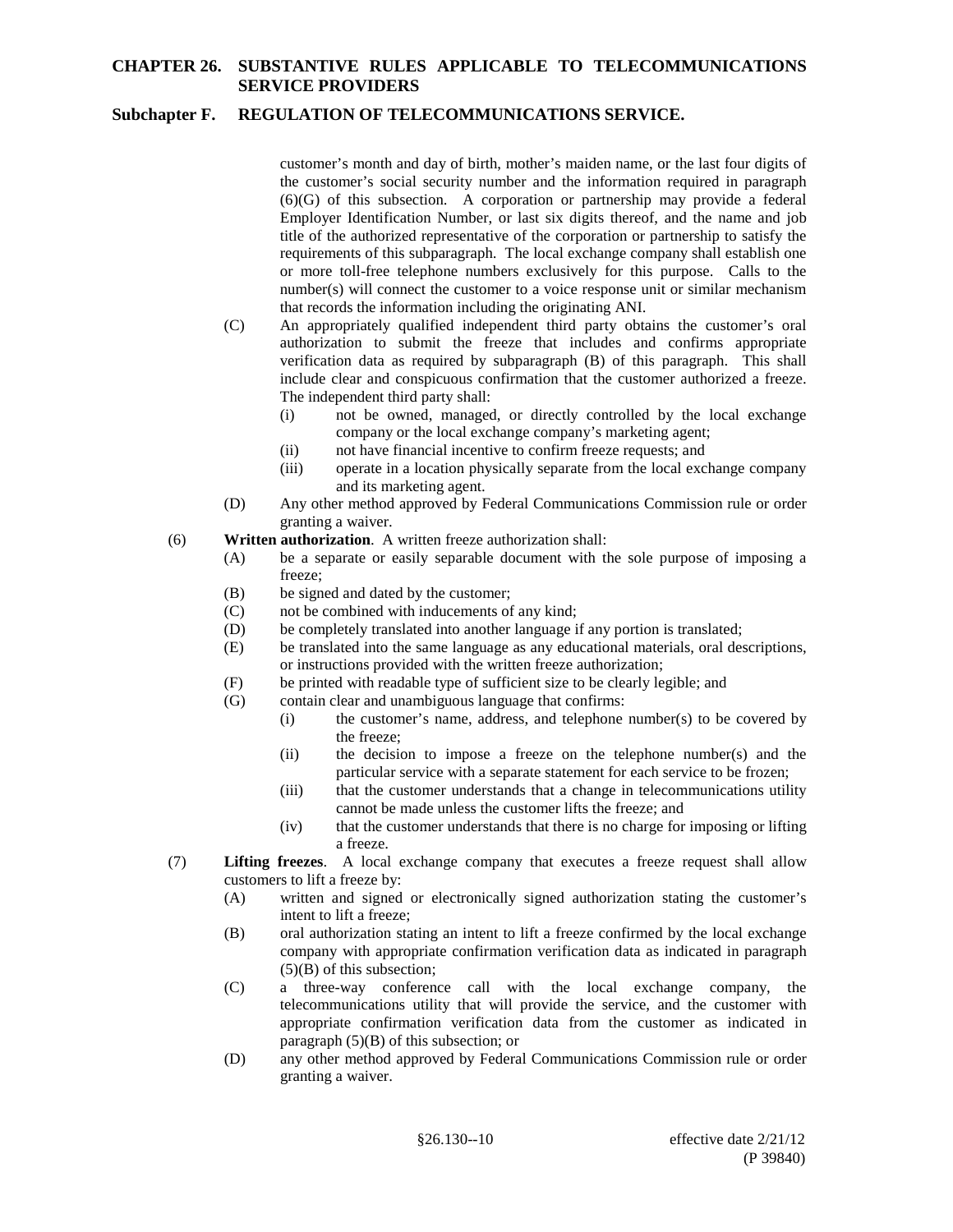#### **Subchapter F. REGULATION OF TELECOMMUNICATIONS SERVICE.**

- (8) **No customer charge.** The customer shall not be charged for imposing or lifting a freeze.
- (9) **Local service freeze prohibition.** A local exchange company shall not impose a freeze on local telephone service.
- (10) **Marketing prohibition.** A local exchange company shall not initiate any marketing of its services during the process of implementing or lifting a freeze.
- (11) **Freeze records retention**. A local exchange company shall maintain records of all freezes and verifications for a period of 24 months and shall provide these records to customers and to the commission staff upon request.
- (12) **Suggested freeze information language.** Telecommunications utilities that inform customers about freezes may use the following language. Other versions may be used, but shall comply with all of the requirements of paragraph (4) of this subsection.
- (13) **Suggested freeze authorization form.** The following form is recommended for written authorization from a customer requesting a freeze. Other versions may be used, but shall comply with all of the requirements of paragraph (6) of this subsection.

#### **Freeze Authorization Form**

| Telephone number (1): $\frac{1}{2}$ $\frac{1}{2}$ $\frac{1}{2}$ $\frac{1}{2}$ $\frac{1}{2}$ $\frac{1}{2}$ $\frac{1}{2}$ $\frac{1}{2}$ $\frac{1}{2}$ $\frac{1}{2}$ $\frac{1}{2}$ $\frac{1}{2}$ $\frac{1}{2}$ $\frac{1}{2}$ $\frac{1}{2}$ $\frac{1}{2}$ $\frac{1}{2}$ $\frac{1}{2}$ $\frac{1}{2}$ $\frac{1}{2}$ |  |
|---------------------------------------------------------------------------------------------------------------------------------------------------------------------------------------------------------------------------------------------------------------------------------------------------------------|--|
|                                                                                                                                                                                                                                                                                                               |  |
|                                                                                                                                                                                                                                                                                                               |  |
| Customer's month and year of birth, the customer's month and day of birth, mother's maiden                                                                                                                                                                                                                    |  |
| name, or last four digits of the customer's social security number:                                                                                                                                                                                                                                           |  |

The purpose of a freeze is to prevent a change in your telephone company without your consent. A freeze is a protection against "slamming" (switching your telephone company without your permission). You can impose a freeze on either your local toll or long distance service provider, or both. If you want a freeze, you must contact (name of local telephone company) at (phone number) to lift the freeze before you can change your service provider. You may add or lift a freeze at any time at no charge.

Please complete the following for each service for which you are requesting a freeze:

| I authorize a freeze for the telephone number(s) listed above for <b>local toll</b> service.    |  |
|-------------------------------------------------------------------------------------------------|--|
|                                                                                                 |  |
|                                                                                                 |  |
|                                                                                                 |  |
| I authorize a freeze for the telephone number(s) listed above for <b>long distance</b> service. |  |
|                                                                                                 |  |
|                                                                                                 |  |
|                                                                                                 |  |
|                                                                                                 |  |

Customer's printed name: \_\_\_\_\_\_\_\_\_\_\_\_\_\_\_\_\_\_\_\_\_\_\_\_\_\_\_\_\_\_\_\_\_\_\_\_\_\_\_\_\_\_

Mail this form to: (Name of local telephone company)

\_\_\_\_\_\_\_\_\_\_\_\_\_\_\_\_\_\_\_\_\_\_\_\_\_\_\_\_\_\_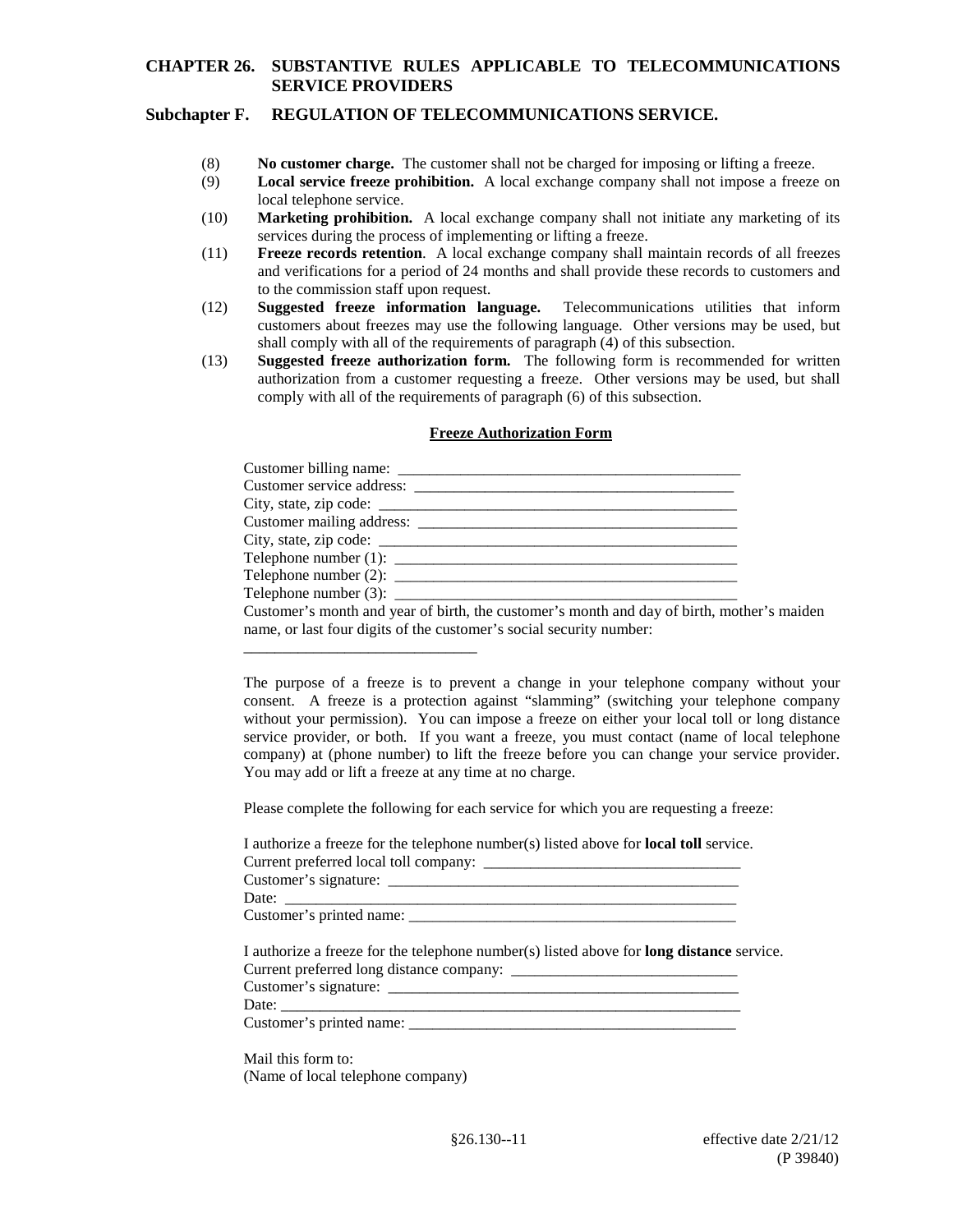### **Subchapter F. REGULATION OF TELECOMMUNICATIONS SERVICE.**

(Address) Or FAX to: (FAX number)

(14) **Suggested freeze lift form.** The following form is recommended for written authorization to lift a freeze. Other versions may be used, but shall comply with all of the requirements of paragraph (7) of this subsection.

### **Freeze Lift Form**

| Telephone number $(2)$ :                                                                   |  |
|--------------------------------------------------------------------------------------------|--|
| Telephone number (3): $\qquad \qquad$                                                      |  |
| Customer's month and year of birth, the customer's month and day of birth, mother's maiden |  |
| name, or last four digits of the customer's social security number:                        |  |
|                                                                                            |  |

Please complete the following for each service that you wish to lift a freeze:

| I wish to remove a freeze for the telephone number(s) listed above for <b>local toll</b> service. |  |
|---------------------------------------------------------------------------------------------------|--|
|                                                                                                   |  |
|                                                                                                   |  |
| Date:                                                                                             |  |
| Customer's printed name:                                                                          |  |

I wish to remove a freeze for the telephone number(s) listed above for **long distance** service.

| Current preferred long distance company: _____ |  |
|------------------------------------------------|--|
| Customer's signature:                          |  |
| Date:                                          |  |
| Customer's printed name:                       |  |

Mail this form to: (Name of local telephone company) (Address) Or FAX to: (FAX number)

#### (k) **Transferring customers from one telecommunications utility to another.**

(1) A telecommunications utility may acquire, through a sale or transfer, either part or all of another telecommunications utility's customer base without obtaining each customer's authorization and verification in accordance with subsection  $(c)(1)$  of this section, provided that the acquiring utility complies with this section. Any telecommunications utility that will acquire customers from another telecommunications utility that will no longer provide service due to acquisition, merger, bankruptcy or any other reason, shall provide notice to every affected customer. The notice shall be in a billing insert or separate mailing at least 30 days prior to the transfer of any customer. If legal or regulatory constraints prevent sending the notice at least 30 days prior to the transfer, the notice shall be sent promptly after all legal and regulatory conditions are met. The notice shall: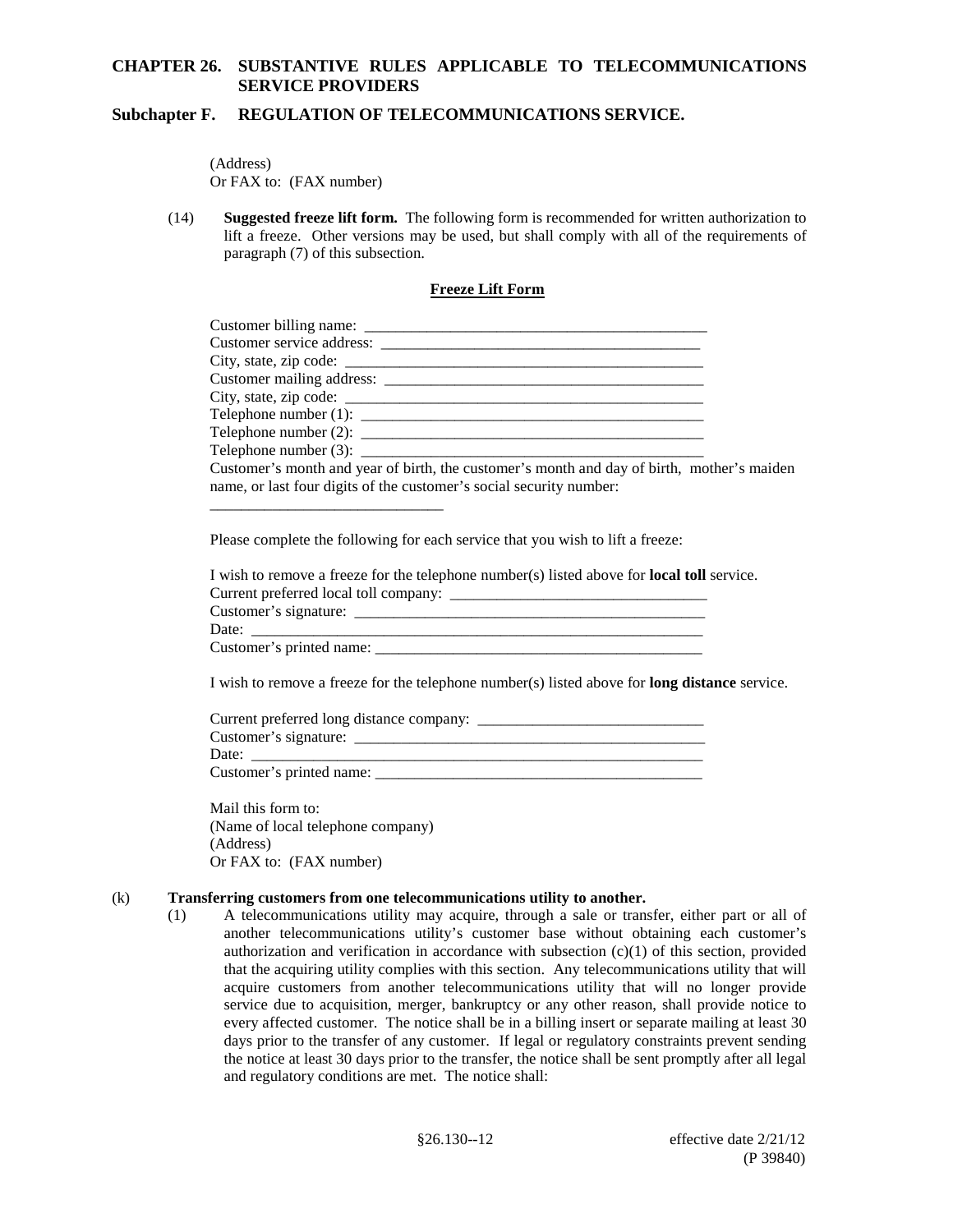## **Subchapter F. REGULATION OF TELECOMMUNICATIONS SERVICE.**

- (A) identify the current and acquiring telecommunications utilities;
- (B) explain why the customer will not be able to remain with the current telecommunications utility;
- (C) explain that the customer has a choice of selecting a service provider and may select the acquiring telecommunications utility or any other telecommunications utility and that the customer may incur a charge if the customer selects another telecommunications utility;
- (D) explain that if the customer wants another telecommunications utility, the customer should contact that telecommunications utility or the local telephone company;
- (E) explain the time frame for the customer to make a selection and what will happen if the customer makes no selection;
- (F) identify the effective date that customers will be transferred to the acquiring telecommunications utility;
- (G) provide the rates and conditions of service of the acquiring telecommunications utility and how the customer will be notified of any changes;
- (H) explain that the customer will not incur any charges associated with the transfer;
- (I) explain whether the acquiring carrier will be responsible for handling complaints against the transferring carrier; and
- (J) provide a toll-free telephone number for a customer to call for additional information.
- (2) The acquiring telecommunications utility shall provide the Customer Protection Division (CPD) with a copy of the notice when it is sent to customers.
- (l) **Complaints to the commission.** A customer may file a complaint with the commission's CPD against a telecommunications utility for any reasons related to the provisions of this section.
	- (1) **Customer complaint information.** CPD may request, at a minimum, the following information:
		- (A) the customer's name, address, and telephone number;
		- (B) a brief description of the facts of the complaint;
		- (C) a copy of the customer's and spouse's legal signature; and
		- (D) a copy of the most recent phone bill and any prior phone bill that shows the switch in carrier.
	- (2) **Telecommunications utility's response to complaint.** After review of a customer's complaint, CPD shall forward the complaint to the telecommunications utility. The telecommunications utility shall respond to CPD within 21 calendar days after CPD forwards the complaint. The telecommunications utility's response shall include the following:
		- (A) all documentation related to the authorization and verification used to switch the customer's service; and
		- (B) all corrective actions taken as required by subsection (f) of this section, if the switch in service was not verified in accordance with subsections (c) and (d) of this section.
	- (3) **CPD investigation.** CPD shall review all of the information related to the complaint and make a determination on whether or not the telecommunications utility complied with the requirements of this section. CPD shall inform the complainant and the alleged unauthorized telecommunications utility of the results of the investigation and identify any additional corrective actions that may be required. CPD shall also inform, if known, the authorized telecommunications utility if there was an unauthorized change in service.

#### (m) **Additional requirements for changes involving certain telecommunications utilities.**

- (1) **Definitions.** The following words and terms, when used in this subsection, shall have the following meanings unless the context clearly indicates otherwise.
	- (A) Local service provider (LSP) the certified telecommunications utility chosen by a customer to provide local exchange service to that customer.